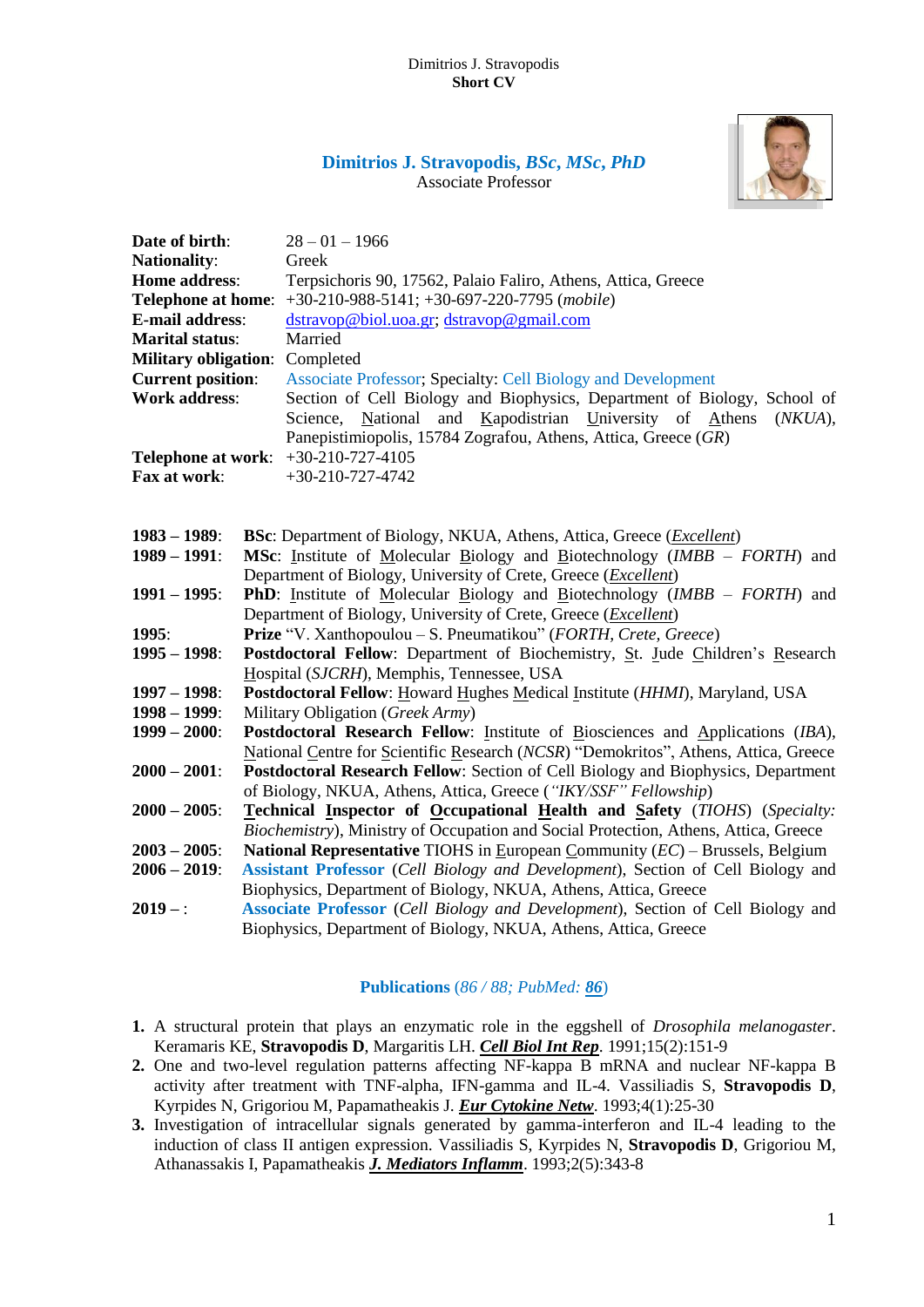- **4.** [The MHC class II E beta promoter: a complex arrangement of positive and negative elements](https://www.ncbi.nlm.nih.gov/pubmed/8290364)  [determines B cell and interferon-gamma \(IFN-gamma\) regulated expression.](https://www.ncbi.nlm.nih.gov/pubmed/8290364) Thanos D, Gregoriou M, **Stravopodis D**, Liapaki K, Makatounakis T, Papamatheakis J. *Nucleic Acids Res*. 1993;21(25):6010-9
- **5.** [Erythropoietin induces activation of Stat5 through association with specific tyrosines on](https://www.ncbi.nlm.nih.gov/pubmed/8657137) the [receptor that are not required for a mitogenic response.](https://www.ncbi.nlm.nih.gov/pubmed/8657137) Quelle FW, Wang D, Nosaka T, Thierfelder WE, **Stravopodis D**, Weinstein Y, Ihle JN. *Mol Cell Biol*. 1996;16(4):1622-31
- **6.** [Naturally occurring dominant negative variants of Stat5.](https://www.ncbi.nlm.nih.gov/pubmed/8887644) Wang D, **Stravopodis D**, Teglund S, Kitazawa J, Ihle JN. *Mol Cell Biol*. 1996;16(11):6141-8
- **7.** [Jak2 is essential for signaling through a variety of cytokine receptors.](https://www.ncbi.nlm.nih.gov/pubmed/9590173) Parganas E, Wang D, **Stravopodis D**, Topham DJ, Marine JC, Teglund S, Vanin EF, Bodner S, Colamonici OR, van Deursen JM, Grosveld G, Ihle JN. *Cell*. 1998;93(3):385-95
- **8.** [Stat5a and Stat5b proteins have essential and nonessential, or redundant, roles in cytokine](https://www.ncbi.nlm.nih.gov/pubmed/9630227)  [responses.](https://www.ncbi.nlm.nih.gov/pubmed/9630227) Teglund S, McKay C, Schuetz E, van Deursen JM, **Stravopodis D**, Wang D, Brown M, Bodner S, Grosveld G, Ihle JN. *Cell*. 1998;93(5):841-50
- **9.** [Signaling by the cytokine receptor superfamily.](https://www.ncbi.nlm.nih.gov/pubmed/9927991) Ihle JN, Thierfelder W, Teglund S, **Stravopodis D**, Wang D, Feng J, Parganas E. *Ann N Y Acad Sci*. 1998;865:1-9. Review. Erratum in: Ann N Y Acad Sci. 2006;1078:following 626. Stravapodis, D [corrected to Stravopodis, D]
- **10.**[The roles of Jaks and Stats in cytokine signaling.](https://www.ncbi.nlm.nih.gov/pubmed/9619276) Ihle JN, **Stravapodis D**, Parganas E, Thierfelder W, Feng J, Wang D, Teglund S. *Cancer J Sci Am*. 1998;4 Suppl 1:S84-91. Review
- **11.**[Identification of protein-tyrosine phosphatases in Archaea.](https://www.ncbi.nlm.nih.gov/pubmed/10198128) **Stravopodis DJ**, Kyrpides NC. *J Mol Evol*. 1999;48(5):625-7
- **12.**[SOCS1 deficiency causes a lymphocyte-dependent perinatal lethality.](https://www.ncbi.nlm.nih.gov/pubmed/10490100) Marine JC, Topham DJ, McKay C, Wang D, Parganas E, **Stravopodis D**, Yoshimura A, Ihle JN. *Cell*. 1999;98(5):609-16
- **13.**[A small amphipathic alpha-helical region is required for transcriptional activities and proteasome](https://www.ncbi.nlm.nih.gov/pubmed/10654938)[dependent turnover of the tyrosine-phosphorylated Stat5.](https://www.ncbi.nlm.nih.gov/pubmed/10654938) Wang D, Moriggl R, **Stravopodis D**, Carpino N, Marine JC, Teglund S, Feng J, Ihle JN. *EMBO J*. 2000;19(3):392-9
- **14.**[Stage-specific apoptotic patterns during](https://www.ncbi.nlm.nih.gov/pubmed/11043402) *Drosophila* oogenesis. Nezis IP, **Stravopodis DJ**, Papassideri I, Robert-Nicoud M, Margaritis LH. *Eur J Cell Biol*. 2000;79(9):610-20
- **15.**[Actin cytoskeleton reorganization of the apoptotic nurse cells during the late developmental stages](https://www.ncbi.nlm.nih.gov/pubmed/11223953)  [of oogenesis in](https://www.ncbi.nlm.nih.gov/pubmed/11223953) *Dacus oleae*. Nezis IP, **Stravopodis DJ**, Papassideri I, Margaritis LH. *Cell Motil Cytoskeleton*. 2001;48(3):224-33
- **16.**[Dynamics of apoptosis in the ovarian follicle cells during the late stages of](https://www.ncbi.nlm.nih.gov/pubmed/11904777) *Drosophila* oogenesis. Nezis IP, **Stravopodis DJ**, Papassideri I, Robert-Nicoud M, Margaritis LH. *Cell Tissue Res*. 2002;307(3):401-9
- **17.**[Defective organization of the erythroid cell membrane in a novel case of congenital anemia.](https://www.ncbi.nlm.nih.gov/pubmed/12667986) Antonelou MH, Papassideri IS, Karababa FJ, **Stravopodis DJ**, Loutradi A, Margaritis LH. *Blood Cells Mol Dis*. 2003;30(1):43-54
- **18.**[Modes of programmed cell death during](https://www.ncbi.nlm.nih.gov/pubmed/12747933) *Ceratitis capitata* oogenesis. Nezis IP, Modes V, Mpakou V, **Stravopodis DJ**, Papassideri IS, Mammali I, Margaritis LH. *Tissue Cell*. 2003;35(2):113-9
- **19.**[Morphological irregularities and features of resistance to apoptosis in the dcp-1/pita double](https://www.ncbi.nlm.nih.gov/pubmed/15547953)  [mutated egg chambers during](https://www.ncbi.nlm.nih.gov/pubmed/15547953) *Drosophila* oogenesis. Nezis IP, **Stravopodis DJ**, Papassideri IS, Stergiopoulos C, Margaritis LH. *Cell Motil Cytoskeleton*. 2005;60(1):14-23
- **20.**The enzymatic component of *Drosophila melanogaster* [chorion is the Pxd peroxidase.](https://www.ncbi.nlm.nih.gov/pubmed/15979004) Konstandi OA, Papassideri IS, **Stravopodis DJ**, Kenoutis CA, Hasan Z, Katsorchis T, Wever R, Margaritis LH. *Insect Biochem Mol Biol*. 2005;35(9):1043-57
- **21.**[Molecular cloning and tissue-specific transcriptional regulation of the first peroxidase family](https://www.ncbi.nlm.nih.gov/pubmed/16219430)  [member, Udp1, in stinging nettle \(](https://www.ncbi.nlm.nih.gov/pubmed/16219430)*Urtica dioica*). Douroupi TG, Papassideri IS, **Stravopodis DJ**, Margaritis LH. *Gene*. 2005;362:57-69
- **22.**[Follicular atresia during](https://www.ncbi.nlm.nih.gov/pubmed/16368106) *Dacus oleae* oogenesis. Nezis IP, **Stravopodis DJ**, Margaritis LH, Papassideri IS. *J Insect Physiol*. 2006;52(3):282-90
- **23.**[Programmed cell death of follicular epithelium during the late developmental stages of oogenesis](https://www.ncbi.nlm.nih.gov/pubmed/16573736)  in the fruit flies *Bactrocera oleae* and *Ceratitis capitata* [\(Diptera, Tephritidae\) is mediated by](https://www.ncbi.nlm.nih.gov/pubmed/16573736)  [autophagy.](https://www.ncbi.nlm.nih.gov/pubmed/16573736) Nezis IP, **Stravopodis DJ**, Margaritis LH, Papassideri IS. *Dev Growth Differ*. 2006;48(3):189-98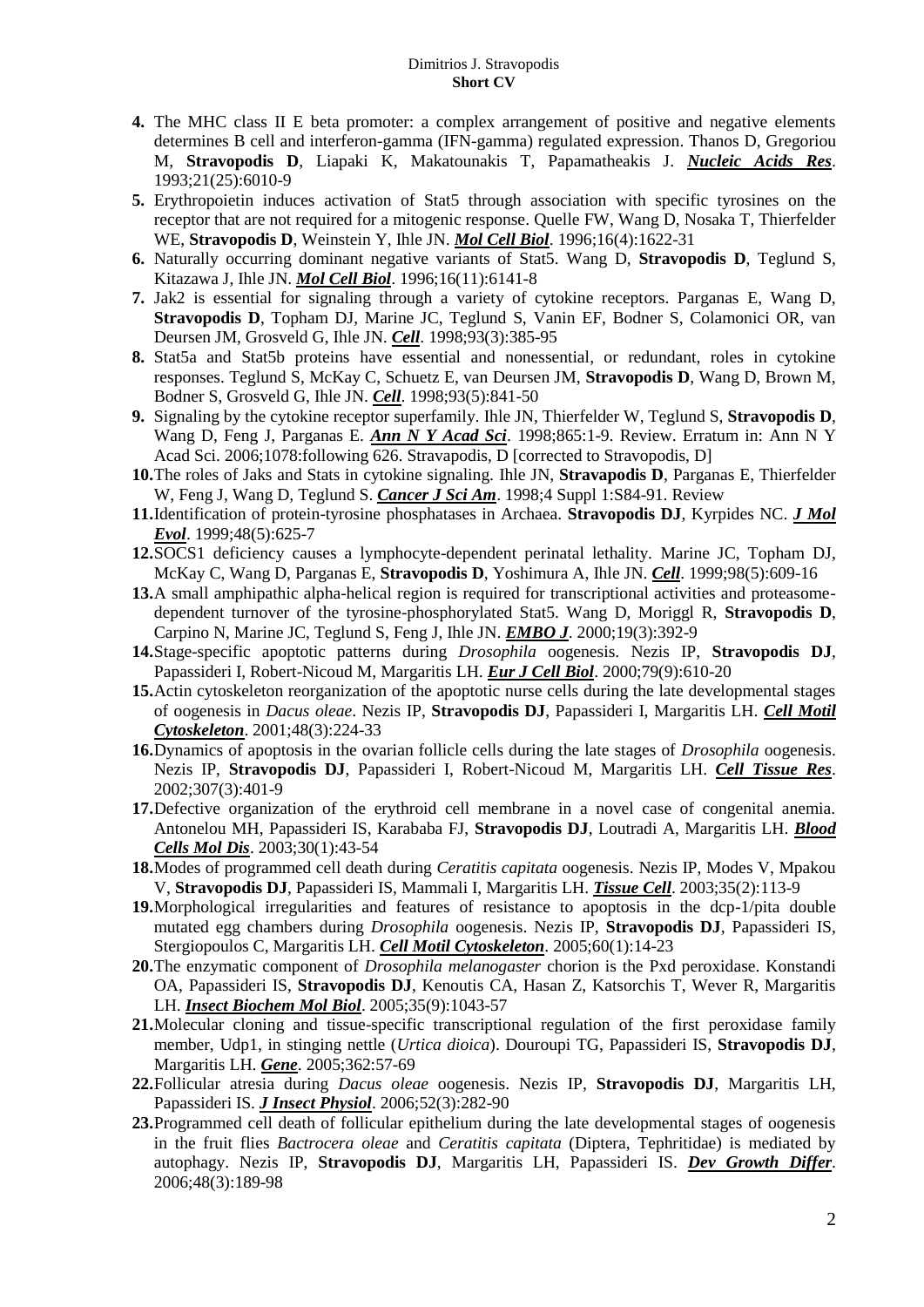- **24.**[The dual role of chorion peroxidase in](https://www.ncbi.nlm.nih.gov/pubmed/16741869) *Bactrocera oleae* chorion assembly. Konstandi OA, Papassideri IS, **Stravopodis DJ**, Antonelou MH, Kenoutis CA, Stefanidou DC, Margaritis LH. *Int J Dev Biol*. 2006;50(6):543-52
- **25.**[Chromatin condensation of ovarian nurse and follicle cells is regulated independently from DNA](https://www.ncbi.nlm.nih.gov/pubmed/16831198)  [fragmentation during](https://www.ncbi.nlm.nih.gov/pubmed/16831198) *Drosophila* late oogenesis. Nezis IP, **Stravopodis DJ**, Margaritis LH, Papassideri IS. *Differentiation*. 2006;74(6):293-304
- **26.**[Autophagy is required for the degeneration of the ovarian follicular epithelium in higher Diptera.](https://www.ncbi.nlm.nih.gov/pubmed/16921270) Nezis IP, **Stravopodis DJ**, Margaritis LH, Papassideri IS. *Autophagy*. 2006;2(4):297-8
- **27.**[Programmed cell death of the ovarian nurse cells during oogenesis of the silkmoth](https://www.ncbi.nlm.nih.gov/pubmed/16961589) *Bombyx mori*. Mpakou VE, Nezis IP, **Stravopodis DJ**, Margaritis LH, Papassideri IS. *Dev Growth Differ*. 2006;48(7):419-28
- **28.**[Mechanisms of programmed cell death during oogenesis in](https://www.ncbi.nlm.nih.gov/pubmed/17004067) *Drosophila virilis*. Velentzas AD, Nezis IP, **Stravopodis DJ**, Papassideri IS, Margaritis LH. *Cell Tissue Res*. 2007;327(2):399-414
- **29.**[Apoptosis and autophagy function cooperatively for the efficacious execution of programmed](https://www.ncbi.nlm.nih.gov/pubmed/17183224)  [nurse cell death during](https://www.ncbi.nlm.nih.gov/pubmed/17183224) *Drosophila virilis* oogenesis. Velentzas AD, Nezis IP, **Stravopodis DJ**, Papassideri IS, Margaritis LH. *Autophagy*. 2007;3(2):130-2.
- **30.**[Stage-specific regulation of programmed cell death during oogenesis of the medfly](https://www.ncbi.nlm.nih.gov/pubmed/17183465) *Ceratitis capitata* [\(Diptera, Tephritidae\).](https://www.ncbi.nlm.nih.gov/pubmed/17183465) Velentzas AD, Nezis IP, **Stravopodis DJ**, Papassideri IS, Margaritis LH. *Int J Dev Biol*. 2007;51(1):57-66
- **31.**[Different modes of programmed cell death during oogenesis of the silkmoth](https://www.ncbi.nlm.nih.gov/pubmed/17986869) *Bombyx mori*. Mpakou VE, Nezis IP, **Stravopodis DJ**, Margaritis LH, Papassideri IS. *Autophagy*. 2008;4(1):97-100
- **32.**[Drug-mediated targeted disruption of multiple protein activities through functional inhibition of the](https://www.ncbi.nlm.nih.gov/pubmed/18220746)  [Hsp90 chaperone complex.](https://www.ncbi.nlm.nih.gov/pubmed/18220746) **Stravopodis DJ**, Margaritis LH, Voutsinas GE. *Curr Med Chem*. 2007;14(29):3122-38. Review
- **33.**[Cloning and functional characterization of the ovine Hormone Sensitive Lipase \(HSL\) full-length](https://www.ncbi.nlm.nih.gov/pubmed/18436396)  [cDNAs: an integrated approach.](https://www.ncbi.nlm.nih.gov/pubmed/18436396) Lampidonis AD, Argyrokastritis A, **Stravopodis DJ**, Voutsinas GE, Ntouroupi TG, Margaritis LH, Bizelis I, Rogdakis E. *Gene*. 2008;416(1-2):30-43
- **34.**[A PCR-based integrated protocol for the structural analysis of the 13th exon of the human beta](https://www.ncbi.nlm.nih.gov/pubmed/18499102)[myosin heavy chain gene \(MYH7\): development of a diagnostic tool for HCM disease.](https://www.ncbi.nlm.nih.gov/pubmed/18499102) **Stravopodis DJ**, Zapheiropoulos AZ, Voutsinas G, Margaritis LH, Papassideri IS. *Exp Mol Pathol*. 2008;84(3):245-50
- **35.**[Cloning and functional characterization of the 5' regulatory region of ovine Hormone Sensitive](https://www.ncbi.nlm.nih.gov/pubmed/18824087)  [Lipase \(HSL\) gene.](https://www.ncbi.nlm.nih.gov/pubmed/18824087) Lampidonis AD, **Stravopodis DJ**, Voutsinas GE, Messini-Nikolaki N, Stefos GC, Margaritis LH, Argyrokastritis A, Bizelis I, Rogdakis E. *Gene*. 2008;427(1-2):65-79
- **36.**Cell death during *Drosophila melanogaster* [early oogenesis is mediated through autophagy.](https://www.ncbi.nlm.nih.gov/pubmed/19066465) Nezis IP, Lamark T, Velentzas AD, Rusten TE, Bjørkøy G, Johansen T, Papassideri IS, **Stravopodis DJ**, Margaritis LH, Stenmark H, Brech A. *Autophagy*. 2009;5(3):298-302
- **37.**[Grade-dependent effects on cell cycle progression and apoptosis in response to doxorubicin in](https://www.ncbi.nlm.nih.gov/pubmed/19082486)  [human bladder cancer cell lines.](https://www.ncbi.nlm.nih.gov/pubmed/19082486) **Stravopodis DJ**, Karkoulis PK, Konstantakou EG, Melachroinou S, Lampidonis AD, Anastasiou D, Kachrilas S, Messini-Nikolaki N, Papassideri IS, Aravantinos G, Margaritis LH, Voutsinas GE. *Int J Oncol*. 2009;34(1):137-60
- **38.**[Human bladder cancer cells undergo cisplatin-induced apoptosis that is associated with p53](https://www.ncbi.nlm.nih.gov/pubmed/19578756) [dependent and p53-independent responses.](https://www.ncbi.nlm.nih.gov/pubmed/19578756) Konstantakou EG, Voutsinas GE, Karkoulis PK, Aravantinos G, Margaritis LH, **Stravopodis DJ**. *Int J Oncol*. 2009;35(2):401-16
- **39.**[Molecular targeting and gene delivery in bladder cancer therapy.](https://www.ncbi.nlm.nih.gov/pubmed/19785072) Voutsinas GE, **Stravopodis DJ**. *J BUON*. 2009;14 Suppl 1:S69-78. Review
- **40.**[Thymidylate synthase inhibition induces p53-dependent and p53-independent apoptotic responses](https://www.ncbi.nlm.nih.gov/pubmed/20425122)  [in human urinary bladder cancer cells.](https://www.ncbi.nlm.nih.gov/pubmed/20425122) **Stravopodis DJ**, Karkoulis PK, Konstantakou EG, Melachroinou S, Thanasopoulou A, Aravantinos G, Margaritis LH, Anastasiadou E, Voutsinas GE. *J Cancer Res Clin Oncol*. 2011;137(2):359-74
- **41.**[Proteasome inhibition induces developmentally deregulated programs of apoptotic and autophagic](https://www.ncbi.nlm.nih.gov/pubmed/20819072)  [cell death during](https://www.ncbi.nlm.nih.gov/pubmed/20819072) *Drosophila melanogaster* oogenesis. Velentzas PD, Velentzas AD, Mpakou VE, Papassideri IS, **Stravopodis DJ**, Margaritis LH. *Cell Biol Int*. 2011;35(1):15-27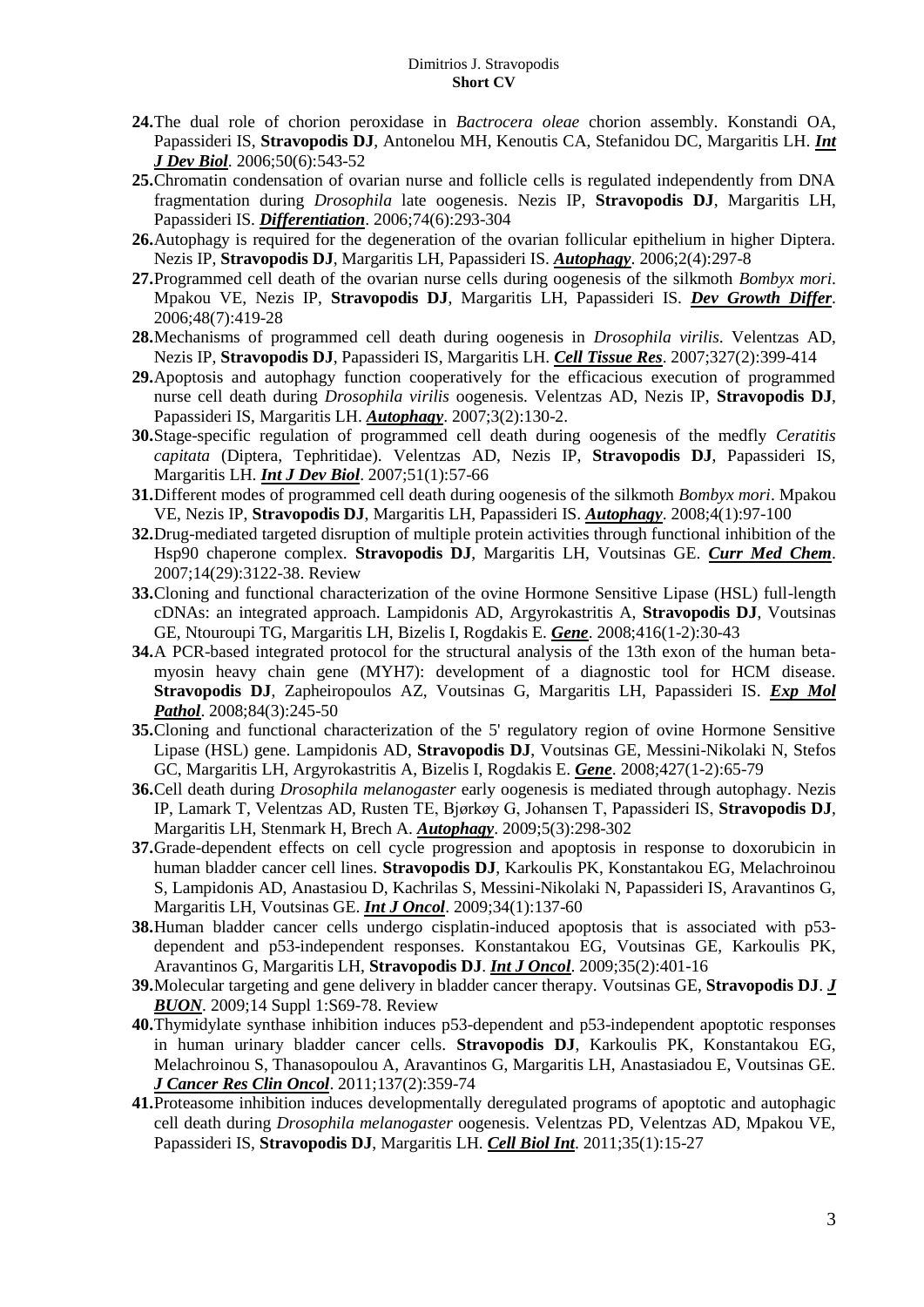- **42.**[17-Allylamino-17-demethoxygeldanamycin induces downregulation of critical Hsp90 protein](https://www.ncbi.nlm.nih.gov/pubmed/20828379)  [clients and results in cell cycle arrest and apoptosis of human urinary bladder cancer cells.](https://www.ncbi.nlm.nih.gov/pubmed/20828379) Karkoulis PK, **Stravopodis DJ**, Margaritis LH, Voutsinas GE. *BMC Cancer*. 2010;10:481
- **43.**[The resurgence of Hormone-Sensitive Lipase \(HSL\) in mammalian lipolysis.](https://www.ncbi.nlm.nih.gov/pubmed/21241784) Lampidonis AD, Rogdakis E, Voutsinas GE, **Stravopodis DJ**. *Gene*. 2011;477(1-2):1-11
- **44.**[Programmed cell death of the ovarian nurse cells during oogenesis of the ladybird beetle](https://www.ncbi.nlm.nih.gov/pubmed/21711456) *Adalia bipunctata* [\(Coleoptera: Coccinellidae\).](https://www.ncbi.nlm.nih.gov/pubmed/21711456) Mpakou VE, Velentzas AD, Velentzas PD, Margaritis LH, **Stravopodis DJ**, Papassideri IS. *Dev Growth Differ*. 2011;53(6):804-15
- **45.**[A comparative study of the effects of three root-end filling materials on proliferation and adherence](https://www.ncbi.nlm.nih.gov/pubmed/21787507)  [of human periodontal ligament fibroblasts.](https://www.ncbi.nlm.nih.gov/pubmed/21787507) Samara A, Sarri Y, **Stravopodis D**, Tzanetakis GN, Kontakiotis EG, Anastasiadou E. *J Endod*. 2011;37(6):865-70
- **46.**[Brain proteome response following whole body exposure of mice to mobile phone or wireless](https://www.ncbi.nlm.nih.gov/pubmed/22263702)  [DECT base radiation.](https://www.ncbi.nlm.nih.gov/pubmed/22263702) Fragopoulou AF, Samara A, Antonelou MH, Xanthopoulou A, Papadopoulou A, Vougas K, Koutsogiannopoulou E, Anastasiadou E, **Stravopodis DJ**, Tsangaris GT, Margaritis LH. *Electromagn Biol Med*. 2012;31(4):250-74
- **47.**[Loss of CCDC6 affects cell cycle through impaired intra-S-phase checkpoint control.](https://www.ncbi.nlm.nih.gov/pubmed/22363533) Thanasopoulou A, **Stravopodis DJ**, Dimas KS, Schwaller J, Anastasiadou E. *PLoS One*. 2012;7(2):e31007
- **48.**[Silencing of CCDC6 reduces the expression of 14-3-3σ](https://www.ncbi.nlm.nih.gov/pubmed/22399611) in colorectal carcinoma cells. Thanasopoulou A, Xanthopoulou AG, Anagnostopoulos AK, Konstantakou EG, Margaritis LH, Papassideri IS, **Stravopodis DJ**, Tsangaris GT, Anastasiadou E. *Anticancer Res*. 2012;32(3):907- 13
- **49.**[Detrimental effects of proteasome inhibition activity in](https://www.ncbi.nlm.nih.gov/pubmed/23161111) *Drosophila melanogaster*: implication of [ER stress, autophagy, and apoptosis.](https://www.ncbi.nlm.nih.gov/pubmed/23161111) Velentzas PD, Velentzas AD, Mpakou VE, Antonelou MH, Margaritis LH, Papassideri IS, **Stravopodis DJ**. *Cell Biol Toxicol*. 2013;29(1):13-37
- **50.**[Targeted inhibition of heat shock protein 90 disrupts multiple oncogenic signaling pathways, thus](https://www.ncbi.nlm.nih.gov/pubmed/23394616)  [inducing cell cycle arrest and programmed cell death in human urinary bladder cancer cell lines.](https://www.ncbi.nlm.nih.gov/pubmed/23394616) Karkoulis PK, **Stravopodis DJ**, Konstantakou EG, Voutsinas GE. *Cancer Cell Int*. 2013;13(1):11
- **51.**[Proteomic analysis of normal murine brain parts.](https://www.ncbi.nlm.nih.gov/pubmed/23741028) Taraslia VK, Kouskoukis A, Anagnostopoulos AK, **Stravopodis DJ**, Margaritis LH, Tsangaris GT. *Cancer Genomics Proteomics*. 2013;10(3):125-54
- **52.**[Reactive oxygen species elevation and recovery in](https://www.ncbi.nlm.nih.gov/pubmed/23781995) *Drosophila* bodies and ovaries following short[term and long-term exposure to DECT base EMF.](https://www.ncbi.nlm.nih.gov/pubmed/23781995) Manta AK, **Stravopodis DJ**, Papassideri IS, Margaritis LH. *Electromagn Biol Med*. 2014;33(2):118-31
- **53.**[E6/E7 mRNA expression of high-risk HPV types in 849 Greek women.](https://www.ncbi.nlm.nih.gov/pubmed/24023342) Argyri E, Tsimplaki E, Daskalopoulou D, **Stravopodis DJ**, Kouikoglou O, Terzakis E, Panotopoulou E. *Anticancer Res*. 2013;33(9):4007-11
- **54.**Association of the clock genes [polymorphisms with colorectal cancer susceptibility.](https://www.ncbi.nlm.nih.gov/pubmed/24037774) Karantanos T, Theodoropoulos G, Gazouli M, Vaiopoulou A, Karantanou C, **Stravopodis DJ**, Bramis K, Lymperi M, Pektasidis D. *J Surg Oncol*. 2013;108(8):563-7
- **55.**[Proteasome, but not autophagy, disruption results in severe eye and wing dysmorphia: a subunit](https://www.ncbi.nlm.nih.gov/pubmed/24282550)[and regulator-dependent process in](https://www.ncbi.nlm.nih.gov/pubmed/24282550) *Drosophila*. Velentzas PD, Velentzas AD, Pantazi AD, Mpakou VE, Zervas CG, Papassideri IS, **Stravopodis DJ**. *PLoS One*. 2013;8(11):e80530
- **56.**[Prevalence and expression of human papillomavirus in 53 patients with oral tongue squamous cell](https://www.ncbi.nlm.nih.gov/pubmed/24511049)  [carcinoma.](https://www.ncbi.nlm.nih.gov/pubmed/24511049) Tsimplaki E, Argyri E, Xesfyngi D, Daskalopoulou D, **Stravopodis DJ**, Panotopoulou E. *Anticancer Res*. 2014;34(2):1021-5
- **57.**Transcriptome analysis of *Bombyx mori* [larval midgut during persistent and pathogenic](https://www.ncbi.nlm.nih.gov/pubmed/25816294)  [cytoplasmic polyhedrosis virus infection.](https://www.ncbi.nlm.nih.gov/pubmed/25816294) Kolliopoulou A, Van Nieuwerburgh F, **Stravopodis DJ**, Deforce D, Swevers L, Smagghe G. *PLoS One*. 2015;10(3):e0121447
- **58.**[3-BrPA eliminates human bladder cancer cells with highly oncogenic signatures via engagement of](https://www.ncbi.nlm.nih.gov/pubmed/26198749)  [specific death programs and perturbation of multiple signaling and metabolic determinants.](https://www.ncbi.nlm.nih.gov/pubmed/26198749) Konstantakou EG, Voutsinas GE, Velentzas AD, Basogianni AS, Paronis E, Balafas E, Kostomitsopoulos N, Syrigos KN, Anastasiadou E, **Stravopodis DJ**. *Mol Cancer*. 2015;14:135
- **59.**Global proteomic profiling of *Drosophila* ovary: a [high-resolution, unbiased, accurate and](https://www.ncbi.nlm.nih.gov/pubmed/26543083)  [multifaceted analysis.](https://www.ncbi.nlm.nih.gov/pubmed/26543083) Velentzas AD, Anagnostopoulos AK, Velentzas PD, Mpakou VE, Sagioglou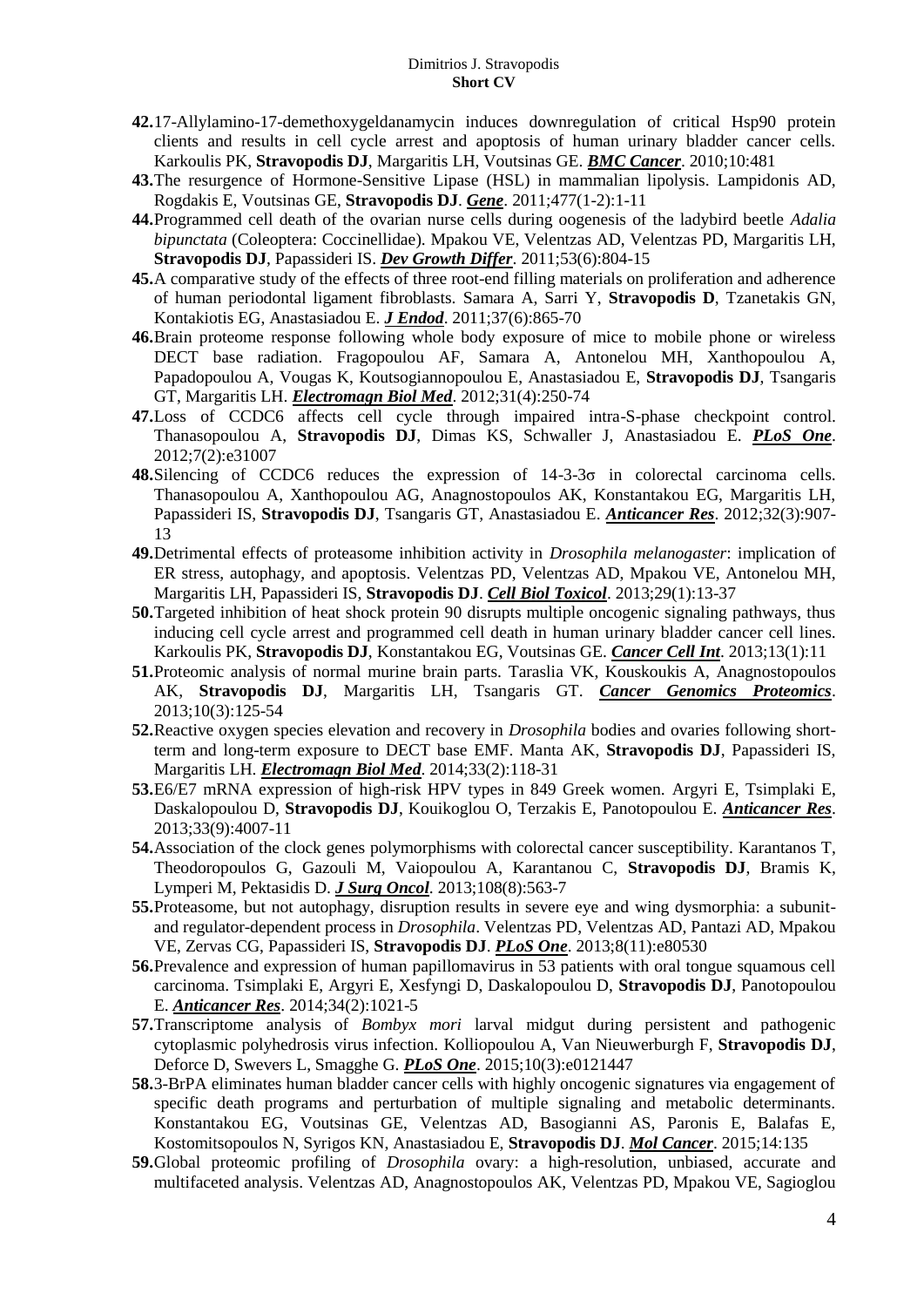NE, Tsioka MM, Katarachia S, Manta AK, Konstantakou EG, Papassideri IS, Tsangaris GT, **Stravopodis DJ**. *Cancer Genomics Proteomics*. 2015;12(6):369-84

- **60.**[17-DMAG induces heat shock protein 90 functional impairment in human bladder cancer cells:](https://www.ncbi.nlm.nih.gov/pubmed/26662567)  [knocking down the hallmark traits of malignancy.](https://www.ncbi.nlm.nih.gov/pubmed/26662567) Karkoulis PK, **Stravopodis DJ**, Voutsinas GE. *Tumor Biol*. 2016;37(5):6861-73
- **61.**[Guidelines for the use and interpretation of assays for monitoring autophagy \(3rd edition\).](https://www.ncbi.nlm.nih.gov/pubmed/26799652) Klionsky DJ, …, **Stravopodis DJ**, …, Zughaier SM. *Autophagy*. 2016;12(1):1-222
- **62.**[Yield of 6,000 proteins by 1D nLC-MS/MS without pre-fractionation.](https://www.ncbi.nlm.nih.gov/pubmed/27605470) Anagnostopoulos AK, **Stravopodis DJ**, Tsangaris GT. *J Chromatogr B Analyt Technol Biomed Life Sci*. 2017;1047:92- 96
- **63.**[Targeted downregulation of s36 protein unearths its cardinal role in chorion biogenesis and](https://www.ncbi.nlm.nih.gov/pubmed/27752139)  [architecture during](https://www.ncbi.nlm.nih.gov/pubmed/27752139) *Drosophila melanogaster* oogenesis. Velentzas AD, Velentzas PD, Sagioglou NE, Konstantakou EG, Anagnostopoulos AK, Tsioka MM, Mpakou VE, Kollia Z, Consoulas C, Margaritis LH, Papassideri IS, Tsangaris GT, Sarantopoulou E, Cefalas AC, **Stravopodis DJ**. *Sci Rep*. 2016;6:35511
- **64.**[Mobile-phone radiation-induced perturbation of gene-expression profiling, redox equilibrium and](https://www.ncbi.nlm.nih.gov/pubmed/27960592)  [sporadic-apoptosis control in the ovary of](https://www.ncbi.nlm.nih.gov/pubmed/27960592) *Drosophila melanogaster*. Manta AK, Papadopoulou D, Polyzos AP, Fragopoulou AF, Skouroliakou AS, Thanos D, **Stravopodis DJ**, Margaritis LH. *Fly (Austin)*. 2017;11(2):75-95
- **65.**Deep-proteome mapping of WM-266-4 [human metastatic melanoma cells: from oncogenic](https://www.ncbi.nlm.nih.gov/pubmed/28158294)  [addiction to druggable targets.](https://www.ncbi.nlm.nih.gov/pubmed/28158294) Konstantakou EG, Velentzas AD, Anagnostopoulos AK, Litou ZI, Konstandi OA, Giannopoulou AF, Anastasiadou E, Voutsinas GE, Tsangaris GT, **Stravopodis DJ**. *PLoS One*. 2017;12(2):e0171512
- **66.**[Neuronal function of the mRNA decapping complex determines survival of](https://www.ncbi.nlm.nih.gov/pubmed/28250105) *Caenorhabditis elegans* [at high temperature through temporal regulation of heterochronic gene expression.](https://www.ncbi.nlm.nih.gov/pubmed/28250105) Borbolis F, Flessa CM, Roumelioti F, Diallinas G, **Stravopodis DJ**, Syntichaki P. *Open Biol*. 2017;7(3)pii:160313
- **67.**[Pediatric ependymoma: a](https://www.ncbi.nlm.nih.gov/pubmed/28387652) proteomics perspective. Tsangaris GT, Papathanasiou C, Adamopoulos PG, Scorilas A, Vorgias CE, Prodromou N, Stathopoulou FT, **Stravopodis DJ**, Anagnostopoulos AK. *Cancer Genomics Proteomics*. 2017;14(2):127-136
- **68.**Data of sperm-entry inability in *Drosophila melanogaster* [ovarian follicles that are depleted of s36](https://www.ncbi.nlm.nih.gov/pubmed/28443296)  [chorionic protein.](https://www.ncbi.nlm.nih.gov/pubmed/28443296) Velentzas AD, Velentzas PD, Katarachia S, Mpakou VE, Papassideri IS, **Stravopodis DJ**. *Data Brief*. 2017;12:180-183
- **69.**[Molecular proteomic characterization of a pediatric medulloblastoma xenograft.](https://www.ncbi.nlm.nih.gov/pubmed/28647700) Tsangaris GT, Dimas K, Malamou A, Katsafadou A, Papathanasiou C, **Stravopodis DJ**, Vorgias CE, Gazouli M, Anagnostopoulos AK. *Cancer Genomics Proteomics*. 2017;14(4):267-275
- **70.**[Unraveling the human protein atlas of metastatic melanoma in the course of ultraviolet radiation](https://www.ncbi.nlm.nih.gov/pubmed/29180045)[derived photo-therapy.](https://www.ncbi.nlm.nih.gov/pubmed/29180045) Konstantakou EG, Velentzas AD, Anagnostopoulos AK, Giannopoulou AF, Anastasiadou E, Papassideri IS, Voutsinas GE, Tsangaris GT, **Stravopodis DJ**. *J Proteomics*. 2017;pii: S1874-3919(17)30395-0 (*2018;188:119-138*)
- **71.**[Mutational analysis of TSC1 and TSC2 genes in Tuberous Sclerosis Complex patients from](https://www.ncbi.nlm.nih.gov/pubmed/29196670)  [Greece.](https://www.ncbi.nlm.nih.gov/pubmed/29196670) Avgeris S, Fostira F, Vagena A, Ninios Y, Delimitsou A, Vodicka R, Vrtel R, Youroukos S, **Stravopodis DJ**, Vlassi M, Astrinidis A, Yannoukakos D, Voutsinas GE. *Sci Rep*. 2017;7(1):16697
- **72.**[A high-resolution proteomic landscaping of primary human dental stem cells: identification of](https://www.ncbi.nlm.nih.gov/pubmed/29304003)  SHED- [and PDLSC-specific biomarkers.](https://www.ncbi.nlm.nih.gov/pubmed/29304003) Taraslia V, Lymperi S, Pantazopoulou V, Anagnostopoulos AK, Papassideri IS, Basdra EK, Bei M, Kontakiotis EG, Tsangaris GT, **Stravopodis DJ**, Anastasiadou E. *Int J Mol Sci*. 2018;19(1)pii: E158
- **73.**[Hippocampal lipidome and transcriptome profile alterations triggered by acute exposure of mice to](https://www.ncbi.nlm.nih.gov/pubmed/29786969)  [GSM 1800 MHz mobile phone radiation: an exploratory study.](https://www.ncbi.nlm.nih.gov/pubmed/29786969) Fragopoulou AF, Polyzos A, Papadopoulou MD, Sansone A, Manta AK, Balafas E, Kostomitsopoulos N, Skouroliakou A, Chatgilialoglu C, Georgakilas A, **Stravopodis DJ**, Ferreri C, Thanos D, Margaritis LH. *Brain Behav*. 2018;8(6):e01001
- **74.**[Dll1 marks cells of origin of Ras-induced cancer in mouse squamous epithelia.](https://www.ncbi.nlm.nih.gov/pubmed/30081298) Vasilaki E, Kanaki Z, **Stravopodis DJ**, Klinakis A. *Transl Oncol*. 2018;11(5):1213-1219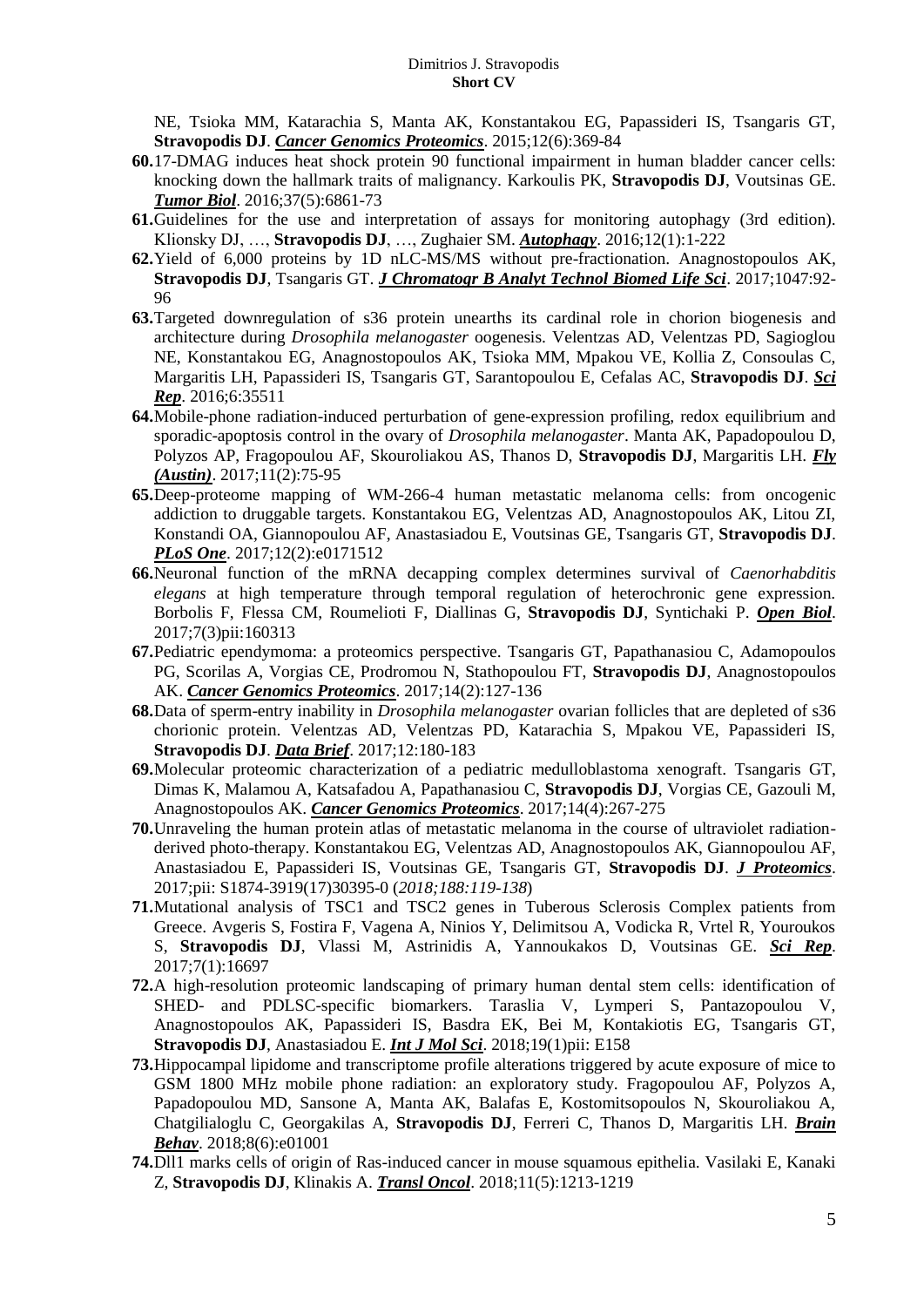- **75.**[The indispensable contribution of s38 protein to ovarian-eggshell morphogenesis in](https://www.ncbi.nlm.nih.gov/pubmed/30382186) *Drosophila [melanogaster](https://www.ncbi.nlm.nih.gov/pubmed/30382186)*. Velentzas AD, Velentzas PD, Katarachia SA, Anagnostopoulos AK, Sagioglou NE, Thanou EV, Tsioka MM, Mpakou VE, Kollia Z, Gavriil VE, Papassideri IS, Tsangaris GT, Cefalas AC, Sarantopoulou E, **Stravopodis DJ**. *Sci Rep*. 2018;8(1):16103
- **76.**[Gene-specific intron retention serves as molecular signature that distinguishes melanoma from non](https://www.ncbi.nlm.nih.gov/pubmed/30795533)[melanoma cancer cells in Greek patients.](https://www.ncbi.nlm.nih.gov/pubmed/30795533) Giannopoulou AF, Konstantakou EG, Velentzas AD, Avgeris SN, Avgeris M, Papandreou NC, Zoi I, Filippa V, Katarachia S, Lampidonis AD, Prombona A, Syntichaki P, Piperi C, Basdra EK, Iconomidou V, Papadavid E, Anastasiadou E, Papassideri IS, Papavassiliou AG, Voutsinas GE, Scorilas A, **Stravopodis DJ**. *Int J Mol Sci*. 2019;20(4)pii: E937
- **77.**[Revisiting histone deacetylases in human tumorigenesis: the paradigm of urothelial bladder cancer.](https://www.ncbi.nlm.nih.gov/pubmed/30875794) Giannopoulou AF, Velentzas AD, Konstantakou EG, Avgeris M, Katarachia SA, Papandreou NC, Kalavros NI, Mpakou VE, Iconomidou V, Anastasiadou E, Kostakis IK, Papassideri IS, Voutsinas GE, Scorilas A, **Stravopodis DJ**. *Int J Mol Sci*. 2019;20(6)pii: E1291
- **78.**[PI3K/AKT pathway genetic alterations and dysregulation of expression in bladder cancer.](https://www.ncbi.nlm.nih.gov/pubmed/30941989) Kachrilas S, Dellis A, Papatsoris A, Avgeris S, Anastasiou D, Gavriil A, Horti M, Tseleni Balafouta S, Livadas K, **Stravopodis DJ**, Alivizatos G, Voutsinas GE, Deliveliotis C. *J BUON*. 2019;24(1):329-337
- **79.**[Targeting of copper-trafficking chaperones causes gene-specific systemic pathology in](https://www.ncbi.nlm.nih.gov/pubmed/31575544) *Drosophila melanogaster*[: prospective expansion of mutational landscapes that regulate tumor resistance to](https://www.ncbi.nlm.nih.gov/pubmed/31575544)  [cisplatin.](https://www.ncbi.nlm.nih.gov/pubmed/31575544) Theotoki EI, Velentzas AD, Katarachia SA, Papandreou NC, Kalavros NI, Pasadaki SN, Giannopoulou AF, Giannios P, Iconomidou VA, Konstantakou EG, Anastasiadou E, Papassideri IS, **Stravopodis DJ**. *Biol Open*. 2019;8(10)pii: bio046961
- **80.**[Extended human G-protein coupled receptor network: cell-type-specific analysis of G-protein](https://www.ncbi.nlm.nih.gov/pubmed/31774292)  [coupled receptor signaling pathways.](https://www.ncbi.nlm.nih.gov/pubmed/31774292) Apostolakou AE, Baltoumas FA, **Stravopodis DJ**, Iconomidou VA. *J Proteome Res*. 2020;19(1):511-524
- **81.**Exploitation of *Drosophila* [choriogenesis process as a model cellular system for assessment of](https://www.ncbi.nlm.nih.gov/pubmed/31937877)  [compound toxicity: the phloroglucinol paradigm.](https://www.ncbi.nlm.nih.gov/pubmed/31937877) Keramaris KE, Konstantopoulos K, Margaritis LH, Velentzas AD, Papassideri IS, **Stravopodis DJ**. *Sci Rep*. 2020;10(1):242
- **82.**Malignancy grade-dependent mapping of metabolic landscapes in human urothelial bladder cancer: identification of novel, diagnostic and druggable biomarkers. Iliou A, Panagiotakis A, Giannopoulou AF, Benaki D, Kosmopoulou M, Velentzas AD, Tsitsilonis OE, Papassideri IS, Voutsinas GE, Konstantakou EG, Gikas E, Mikros E, **Stravopodis DJ**. *Int J Mol Sci*. 2020;21(5)pii: E1892
- **83.**Proteomic mapping of *Drosophila* transgenic elav.L-GAL4/+ brain as a tool to illuminate neuropathology mechanisms. Velentzas AD, Katarachia SA, Sagioglou NE, Tsioka MM, Anagnostopoulos AK, Mpakou VE, Theotoki EI, Giannopoulou AF, Keramaris KE, Papassideri IS, Tsangaris GT, **Stravopodis DJ**. *Sci Rep*. 2020;10(1):5430
- **84.**Human melanoma-cell metabolic profiling: identification of novel biomarkers indicating metastasis. Kosmopoulou M, Giannopoulou AF, Iliou A, Benaki D, Panagiotakis A, Velentzas AD, Konstantakou EG, Papassideri IS, Mikros E\*, **Stravopodis DJ**\*, Gikas E\*. *Int J Mol Sci*. 2020;21(7)pii: E2436. \*: *Equal Authors / Corresponding Authors*
- **85.**mRNA decapping is an evolutionarily conserved modulator of neuroendocrine signaling that controls development and ageing. Borbolis F, Rallis J, Kanatouris G, Kokla N, Karamalegkos A, Vasileiou C, Vakaloglou KM, Diallinas G, **Stravopodis DJ**, Zervas CG, Syntichaki P. *Elife*. 2020;5(9):e53757
- **86.**From the Argonauts mythological sailors to the Argonautes RNA-silencing navigators: their emerging roles in human-cell pathologies. Pantazopoulou VI, Georgiou S, Kakoulidis P, Giannakopoulou SN, Tseleni S, **Stravopodis DJ**, Anastasiadou E. *Int J Mol Sci*. In press (*June, 2020*)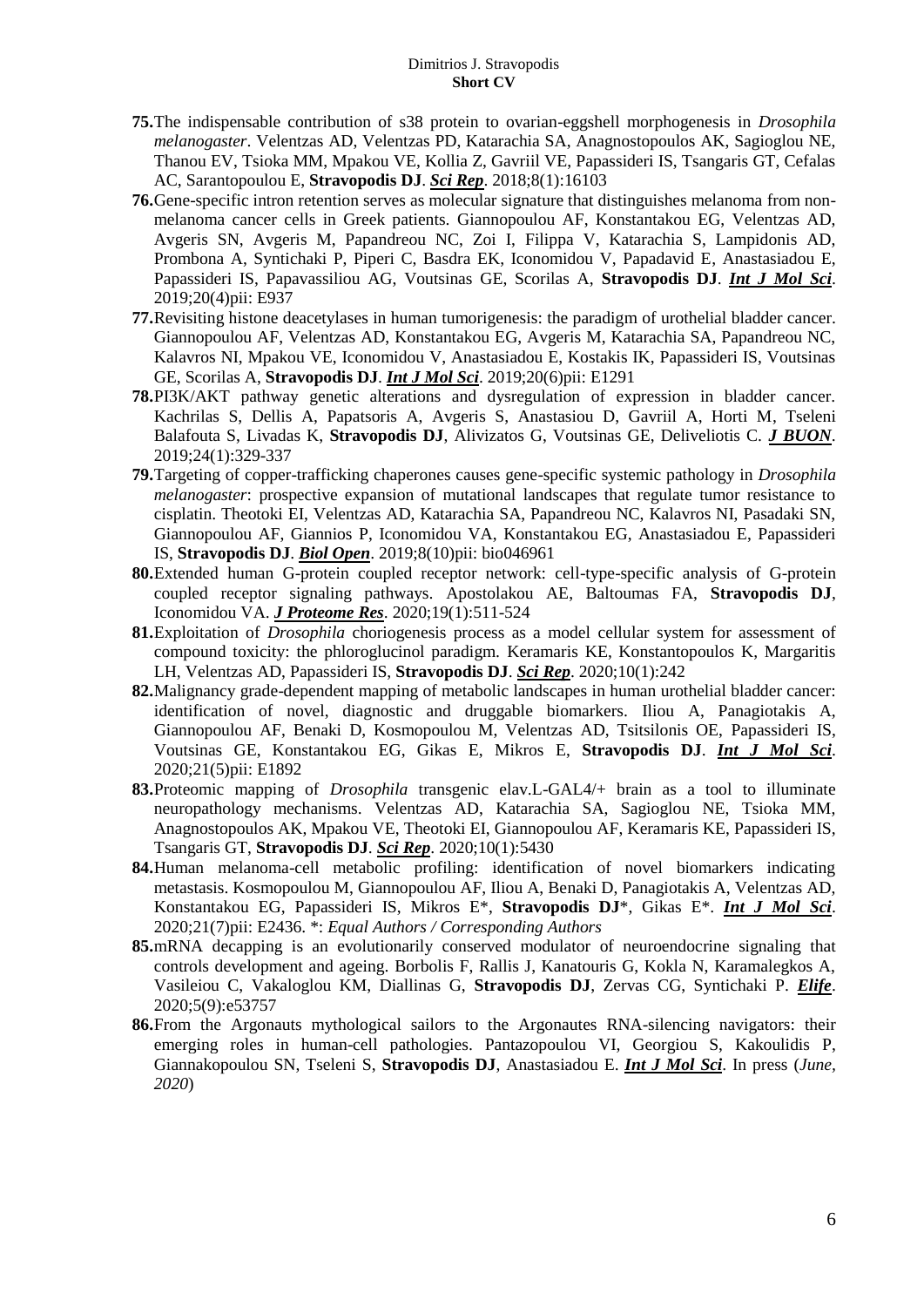**Representative Research Grants** (*G*) **– Donations** (*D*) **Recipient** (*Total: 20*) (*\* / \*\*: Coordinator / Deputy Coordinator*)

| <b>HERAKLEITOS</b> $(G)$   | HESMO(G)                             | <b>EMPEIRIKEION FOUND*</b> $(G)$ |
|----------------------------|--------------------------------------|----------------------------------|
| <b>PYTHAGORAS I (G)</b>    | $\textbf{FAGE}^*(D)$                 | <b>BODOSSAKIS FOUND*</b> (D)     |
| <b>PYTHAGORAS II (G)</b>   | ETHNIKI ASFALISTIKI* (D)             | <b>THALIS**</b> $(G)$            |
| <b>PENED</b> – 2003 (G)    | $SANOFI - GENZYME* (D)$              | <b>AMERICAN COLLEGE (G)</b>      |
| <b>KESY</b> $(I/II)$ (G)   | <b>KAPODISTRIAS</b> ** $(II/III)(G)$ | $ELKE - EKPA / NKUA * (D)$       |
| <b>KAPODISTRIAS*</b> $(G)$ | $HESMO^*(G)$                         | ALPHA BANK $*(D)$                |

## **Representative Research-Grant Evaluator** (*Total: 8 / 9*)

- **State Scholarships Foundation** (*"IKY / SSF"*) (*"IKYDA; PostDoc; PhD"*), Athens, Greece
- **Cyprus Research Promotion Foundation** (*"RPF"*) (*"2008; 2018"*), Nicosia, Cyprus
- **EDBM34 – ESPA** (*"ΕΔΒΜ34 – ΕΣΠΑ"*) (*"Support of Young Researchers"*), Athens, Greece
- **Greece – Germany Bilateral Collaboration** (*"GSRT"*), Athens, Greece
- **Swiss National Science Foundation** (*"SNSF"*), Bern, Switzerland

# **Editorial Board Member – Editor** (*Total: 2*)

- **Scientific Reports** (*Cancer*) Nature Publishing Group (*NPG*) Springer (*Editor*)
- **International Journal of Molecular Sciences** (*IJMS*) MDPI (*Section Editor*)

# **Teaching Experience – Academic Activity**

| Teaching Undergraduate $(BSc)$ Courses: 6                         | Supervising <i>BSc</i> Students: 56              |
|-------------------------------------------------------------------|--------------------------------------------------|
| Teaching Graduate (MSc / PhD) Courses: 11                         | 3-Member Committees ( <i>MSc / PhD</i> ): 44     |
| Supervising Post-Doctoral Fellows: 3                              | 7-Member Committees ( <i>PhD</i> ): 56           |
| Supervising <i>PhD</i> Students: <b>11</b> (6: <i>Completed</i> ) | Posters (National / International): 89           |
| Supervising <i>MSc</i> Students: 52                               | Textbooks: 4 (3: Greek Universities Distributed) |
| Administration / Contest Committees: 24                           |                                                  |

## **Major Research Metrics** (*29 / 05 / 2020*)

| Citations:                  | 12.061 (Google Scholar)    | H-Index:            | 26 (Google Scholar)  |
|-----------------------------|----------------------------|---------------------|----------------------|
| <b>Total Impact Factor:</b> | 423,439 ( <i>BioxBio</i> ) | Mean Impact Factor: | $4,81$ (88 Articles) |

## **Major Contribution to Excellent-Researcher Early Career**

### Dr. **Eumorphia G. Konstantakou**, *BSc*, *PhD*

- 2007 2012: *PhD Candidate*; Section of Cell Biology and Biophysics, Department of Biology, **NKUA**; Supervising Professor: Dr. *Dimitrios J. Stravopodis*, *BSc*, *MSc*, *PhD*
- 2013 2015: *Postdoctoral Fellow*; "THALIS" (*National Grant*) Group 3; Section of Cell Biology and Biophysics, Department of Biology, **NKUA**; Supervising Professor: Dr. *Dimitrios J. Stravopodis*, *BSc*, *MSc*, *PhD*
- 2015 2016: *Postdoctoral Fellow*; Department of Hematology and Medical Oncology, Winship Cancer Institute of Emory, School of Medicine, **Emory University**, Atlanta, GA, USA; Supervising Professor: Dr. *Jing Chen*, *BSc*, *PhD*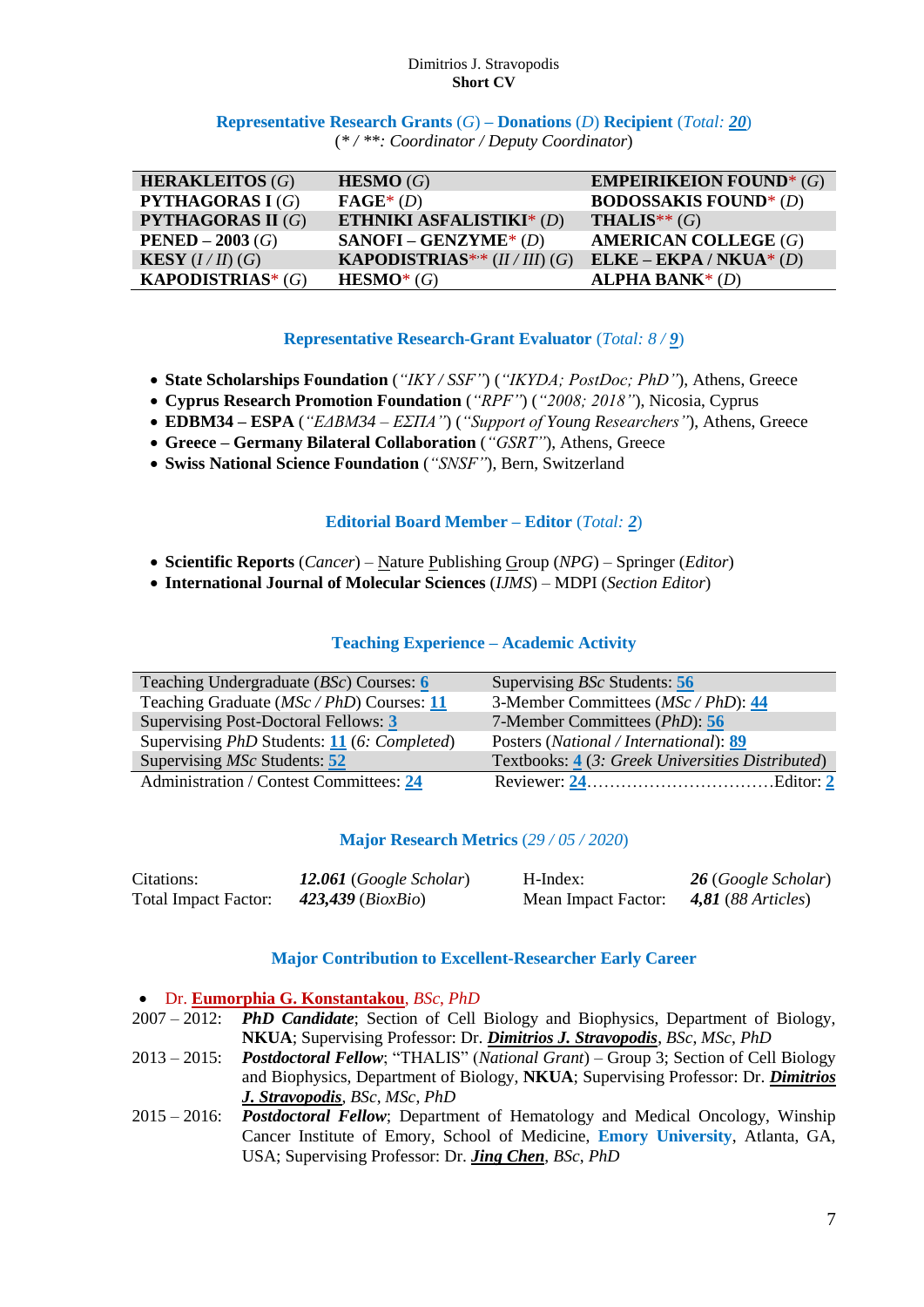2016 – Present: *Postdoctoral Research Fellow*; Medical School, **Harvard University**, Massachusetts General Hospital Cancer Center (*MGHCC*), Charlestown, MA, USA; Supervising Professor: Dr. *Othon Iliopoulos*, *MD*, *PhD*

## Dr. **Panagiotis D. Velentzas**, *BSc*, *PhD*

- 2006 2010: *PhD Candidate*; Section of Cell Biology and Biophysics, Department of Biology, **NKUA**; Supervising Professor: Dr. *Dimitrios J. Stravopodis*, *BSc*, *MSc*, *PhD*
- 2010 2013: *Postdoctoral Research Fellow*; Section of Cell Biology and Biophysics, Department of Biology, **NKUA**; Supervising Professor: Dr. *Dimitrios J. Stravopodis*, *BSc*, *MSc*, *PhD*
- 2013 Present: *Postdoctoral Research Fellow*; Department of Molecular, Cell and Cancer Biology, Medical School, **University of Massachusetts**, Worcester, MA, USA; Supervising Professor: Dr. *Eric Baehrecke*, *BSc*, *PhD*

# **APPENDIX**

| $\bullet$ Diplomas – Degrees                                     | 4                       |                            |
|------------------------------------------------------------------|-------------------------|----------------------------|
| • Scholarships $-$ Fellowships $-$ Distinctions                  | 8                       |                            |
| • Teaching in Undergraduate $(BSc)$ University Programs          | 4                       |                            |
| • Teaching in Undergraduate ( $BSc$ ) University Courses         | 6                       |                            |
| • Teaching in Graduate (MSc) University Programs                 | 7                       |                            |
| $\bullet$ Teaching in Graduate ( <i>MSc</i> ) University Courses | 10                      |                            |
| • Teaching in Graduate (PhD) University Course(s)                | 1                       |                            |
| · Original Research Articles (High-peer Review Journals)         | 80                      |                            |
| • Review Articles (High-peer Review Journals)                    | 8                       |                            |
| Total Number of Published Articles (PubMed: 86)                  |                         | 88                         |
| • Citation Index (Google Scholar)                                | 12.061                  | (29/05/2020)               |
| • Last / Corresponding Author                                    | 21                      |                            |
| • H-Index (Google Scholar)                                       | 26                      | (29/05/2020)               |
| $\bullet$ Total Impact Factor ( <i>BioxBio</i> )                 | 423,439                 | (29/05/2020)               |
| • Mean Impact Factor (Impact Factor / Article; 88 Articles)      | 4,81                    | (29/05/2020)               |
| • Posters in International Conferences                           | 25                      |                            |
| • Posters in National Conferences                                | 64                      |                            |
| <b>Total Number of Posters</b>                                   |                         | 89                         |
| • Invited Speaker (Nationally / Internationally)                 | 17                      |                            |
| • Research Grants $(G)$                                          | 14                      |                            |
| • Donations $(D)$                                                | 6                       |                            |
| Total Number of $G + D$                                          |                         | 20                         |
| • Coordinator (and Deputy Coordinator) of $G + D$                | 12                      |                            |
| • Supervision of Post-Doctoral Fellows                           | $\overline{\mathbf{3}}$ |                            |
| • Supervision of <i>PhD</i> Students                             | 11                      | (6: Completed)             |
| • Supervision of MSc Students                                    | 52                      |                            |
| • Supervision of BSc Students                                    | 56                      |                            |
| <b>Supervising – Guiding Experience</b>                          |                         | 122                        |
| • 3-Member <i>PhD</i> -Consulting Committees                     | 12                      |                            |
| • 7-Member PhD-Examining Committees                              | 56                      |                            |
| • 3-Member <i>MSc</i> -Examining Committees                      | 32                      |                            |
| <b>Academic-Member Committees</b>                                |                         | 100                        |
| • Responsible for Undergraduate Practical-Training Students      | 51                      |                            |
| <b>Author in Textbooks</b><br>$\bullet$                          | $\overline{\mathbf{4}}$ | (3: National Universities) |